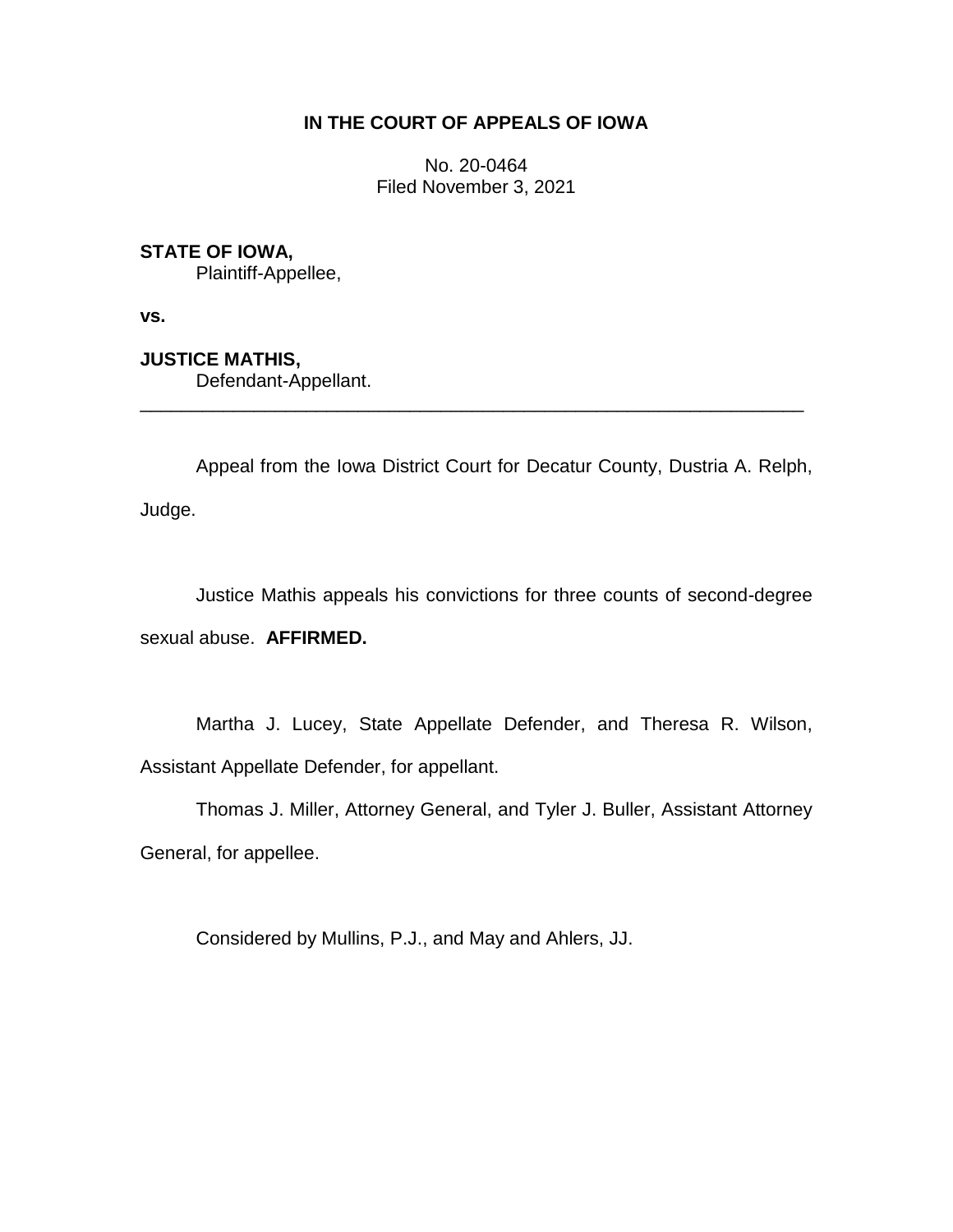### **MAY, Judge.**

 $\overline{a}$ 

Justice Mathis appeals his convictions for three counts of second-degree sexual abuse. He challenges the sufficiency of the evidence and the district court's submission of a noncorroboration jury instruction. We affirm.

### **I. Sufficiency of the Evidence<sup>1</sup>**

We analyze sufficiency-of-the-evidence questions for corrections of errors at law. *State v. Folkers*, 941 N.W.2d 337, 338 (Iowa 2020). We consider all evidence presented in the light most favorable to the State, and we draw all reasonable inferences in its favor. *State v. Thomas*, 847 N.W.2d 438, 442 (Iowa 2014). Importantly, we do not weigh evidence, consider the credibility of witnesses, nor do we attempt to resolve evidentiary disputes. *State v. Nitcher*, 720 N.W.2d 547, 556 (Iowa 2006). Our review is limited only to test evidentiary sufficiency, and so long as substantial record evidence supports the verdict, we will uphold it. *State v. Sanford*, 814 N.W.2d 611, 615 (Iowa 2012). "Evidence is substantial if it would convince a rational trier of fact the defendant is guilty beyond a reasonable doubt." *State v. Hearn*, 797 N.W.2d 577, 579–80 (Iowa 2011) (citation omitted).

Mathis was convicted of sexually abusing two children, the older child on one occasion and the younger child on two different occasions. $2$  The marshalling instructions required the jury to find Mathis "performed a sex act" on the applicable

<sup>&</sup>lt;sup>1</sup> Mathis makes a number of arguments in the event we conclude he failed to preserve error. Because Mathis preserved error on his sufficiency-of-the-evidence claim, we do not address his contingent arguments.

 $2$  Mathis stood trial the same time as the children's grandfather who was also charged with sexually abusing them.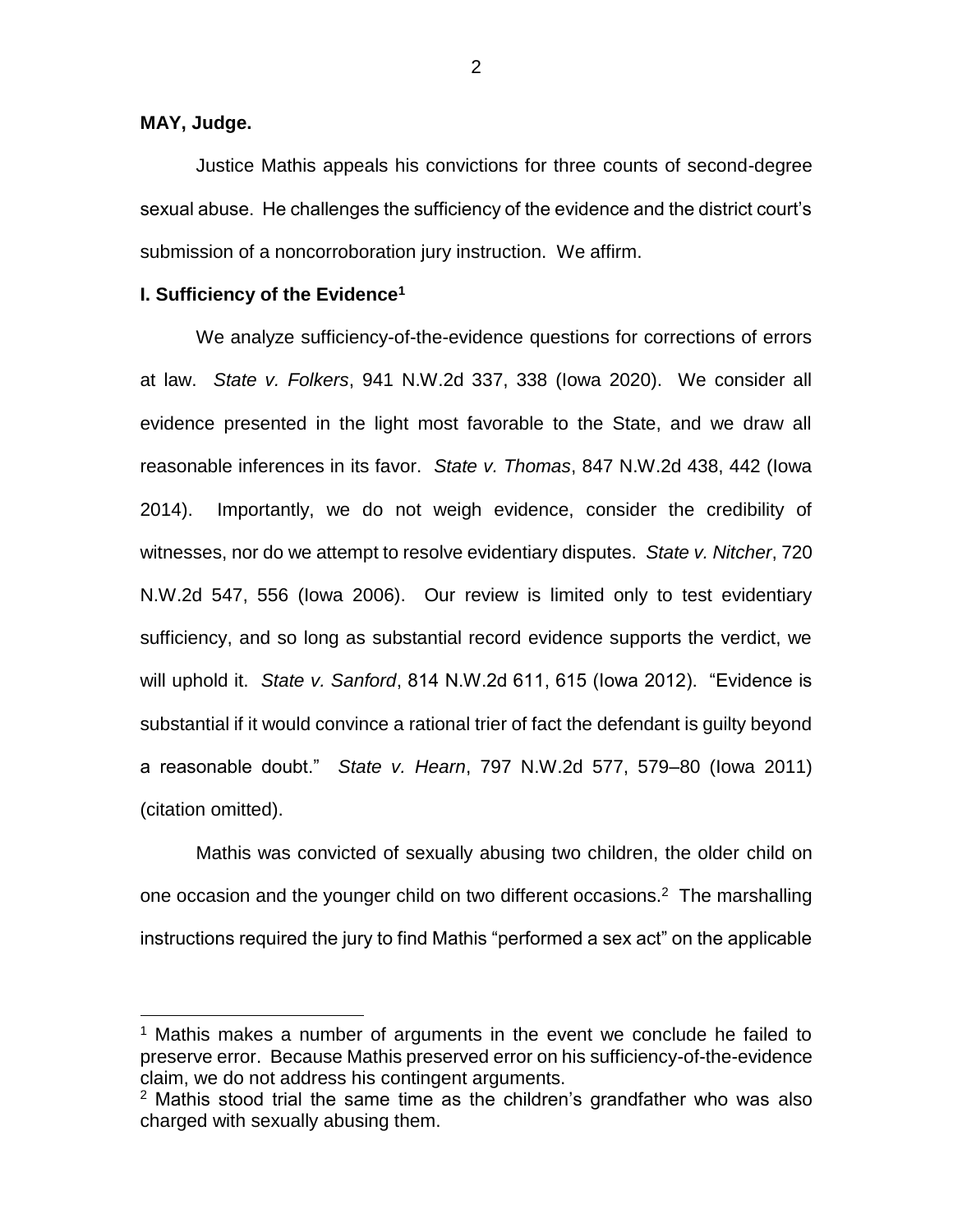child and that he "performed the sex act while [the child] was under the age of 12." $^3$ 

The jury instructions explained

"sex act" means any sexual contact:

1. By penetration of the penis into the vagina or anus.

2. Between the mouth of one person and the genitals of another.

3. Between the genitals of one person and the genitals or anus of another.

4. Between the finger or hand of one person and the genitals or anus of another person.

You may consider the type of contact and the circumstances surrounding it in deciding whether the contact was sexual in nature.

Skin-to-skin contact is not required in order to establish a "sex

act." Prohibited contact may occur even though the specified body parts or substitutes are covered.

Mathis claims the evidence is insufficient to establish he performed a sex act on

either child.

 $\overline{a}$ 

Both children testified at trial. The older child testified:

Q. Okay. And can you tell me what happened with somebody else? A. Me and [Mathis] were upstairs laying in his bed and then it started happening.

Q. Okay. And when you say "it started happening," can you tell me what you mean by that? A. I mean sex.

Q. And so, if you can, tell the jury who—so you said "sex." Who was having sex? A. Justice.

Q. And when you say the word "sex," what do you mean? A. I mean he was putting his parts in my parts.

Q. Okay. And when you say your "parts," which part of your body are you talking about? A. My lower parts.

Q. Okay. And are—so I need you to be just a little bit more specific. Which parts on your lower parts was he putting his parts in? A. My vagina.

Q. And what part was he putting in your vagina? A. His penis.

Q. And did you want that to happen? A. No.

Q. And I think you said earlier that you are 11 now? A. Yes.

Q. And so did this happen before you turned 11? A. Yes.

<sup>3</sup> Mathis did not object to the marshalling instructions or to the definitional instruction for "sex act." So these instructions are "the law of the case for the purposes of reviewing the sufficiency of the evidence." *State v. Banes*, 910 N.W.2d 634, 639 (Iowa Ct. App. 2018).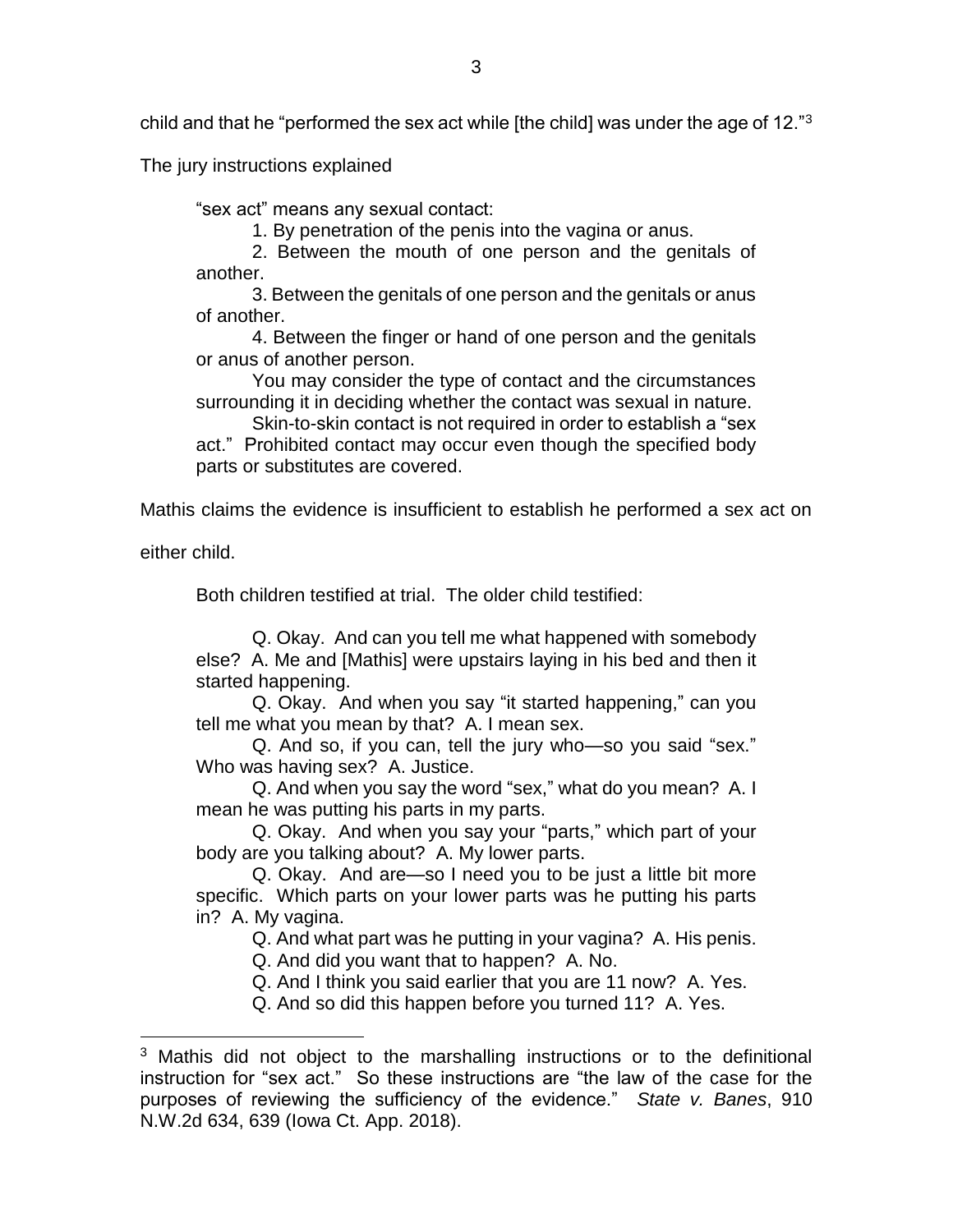The younger child testified:

Q. Okay. So can you tell me, did anything that you didn't want to have happen happen at this house? A. Yes.

Q. Okay. Can you tell me a little bit what happened? A. Justice made me come upstairs a lot.

Q. Okay. And when you say "come upstairs," where did he make you come upstairs to? A. To his room.

Q. Is that where he slept? A. Yes.

Q. Was that his bedroom? A. Yes.

Q. Okay. And when Justice would make you come upstairs, what would happen? A. He did the same thing that Grandpa made me do to [the older child].

Q. Okay. And you said he would make you do the same thing that Grandpa made you do; is that correct? A. Yes.

Q. Did he do those things to you or did you do them to him? A. He did those things to me.

Q. And so when you say that he made you do the same things that Grandpa made you do, can you tell me what that is? A. He made me and him have sex.

Q. Okay. And, if you can, how did that happen? A. He took his clothes off.

Q. Okay. And what happened next? A. He told me to take my clothes off.

Q. And did you do that? A. Yes.

Q. And then what happened after that? A. He stuck his private up me; my butt.

Q. And when you say "his private," what part of his body are you talking about? A. His—His penis.

Q. And you said that he would put that in your butt? A. Yes.

Q. Did that happen on more than one day? A. Yes.

The children's testimony established he performed a sex act on the older

child one time and performed a sex act on the younger child at least twice. And

"[T]he alleged victim's testimony is by itself sufficient to constitute substantial

evidence of [a] defendant's guilt." *State v. Hildreth*, 582 N.W.2d 167, 170 (Iowa

1998); *accord State v. Atkins*, No. 20-0488, 2021 WL 3895198, at \*3 (Iowa Ct. App.

Sept. 1, 2021). So there is seemingly sufficient evidence of Mathis's guilt as to all

three counts.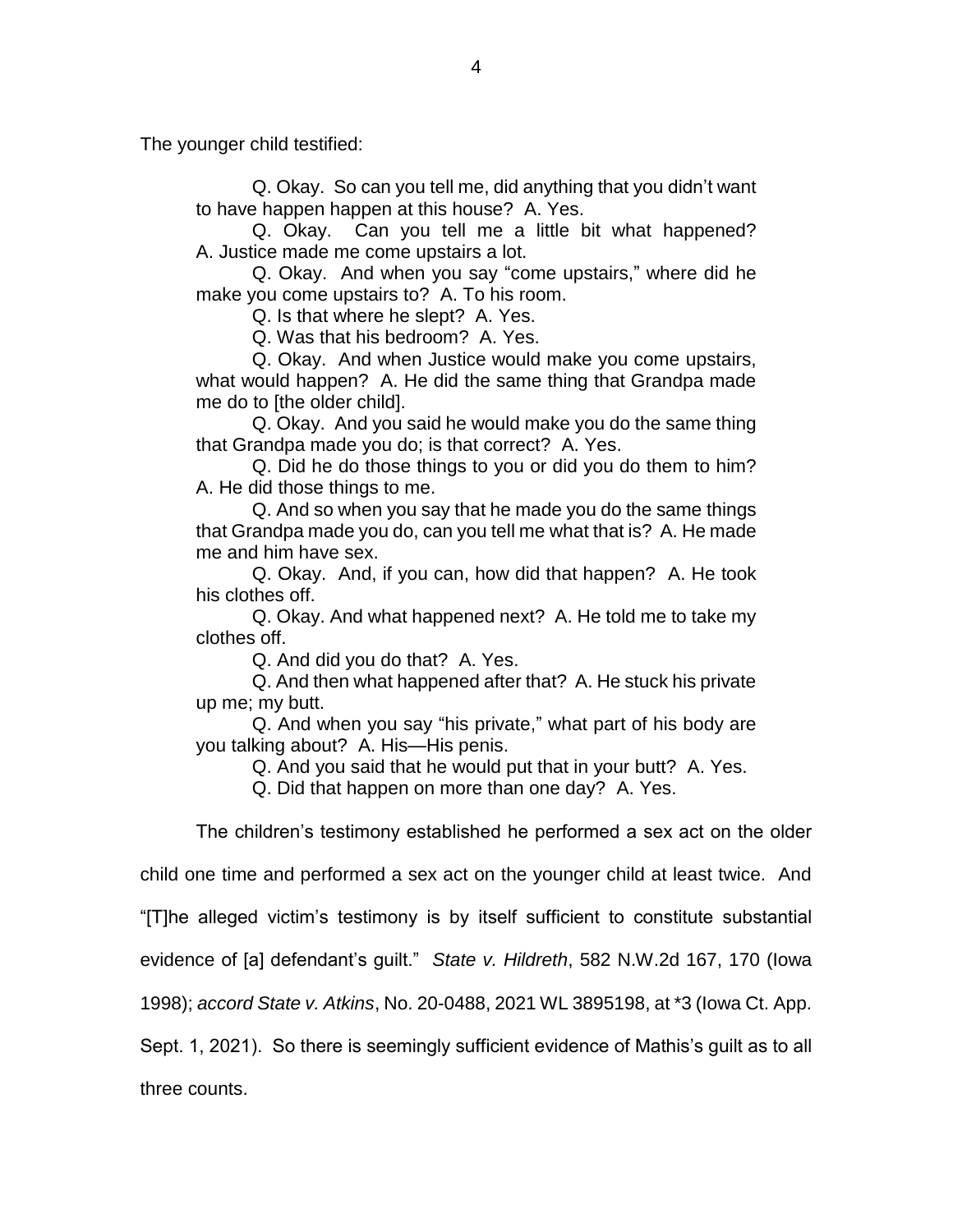Yet Mathis argues "[t]he evidence in this case supports a finding that the testimony of the complainants is not sufficiently detailed to be considered credible or substantial enough to support convictions" because (1) it is not corroborated by physical evidence; (2) the children did not testify to seeing the other abused by Mathis; (3) the children's testimony as a whole "sometimes contradicted each other"; (4) "to the extent jurors might not expect children of [their] ages to have knowledge of certain sex acts, this is an unhelpful factor in assessing the credibility of the complaints against Mathis" because the children were sexually abused by their grandfather; and (5) Mathis and his mother testified the abuse never occurred. Mathis cites *State v. Smith*, 508 N.W.2d 101, 103 (Iowa Ct. App. 1993), for support. Mathis's co-defendant, the children's grandfather, recently raised a similar argument before this court. *Atkins*, 2021 WL 3895198, at \*2. We rejected the grandfather's argument, stating:

The use of the doctrine relied upon in *Smith* to vacate a conviction "is exceedingly rare." *See State v. Hobbs*, No. 12-0730, 2013 WL 988860, at \*3 (Iowa Ct. App. Mar. 13, 2013). It is the jury's role as factfinder to "resolve [evidentiary] conflicts in accordance with its own views as to the credibility of the witnesses." *State v. Allen*, 348 N.W.2d 243, 247 (Iowa 1984). *Smith* relied on a narrow exception to this rule where "[t]he testimony of a witness may be so impossible and absurd and self-contradictory that it should be deemed a nullity by the court." 508 N.W.2d at 103 (quoting *Graham v. Chicago & Nw. Ry. Co.*, 119 N.W. 708, 711 (Iowa 1909)). The inconsistencies raised in this appeal are of the kind commonly found in prosecutions for child sex abuse, and they do not render the substance of the testimony impossible, as was found in *Smith*.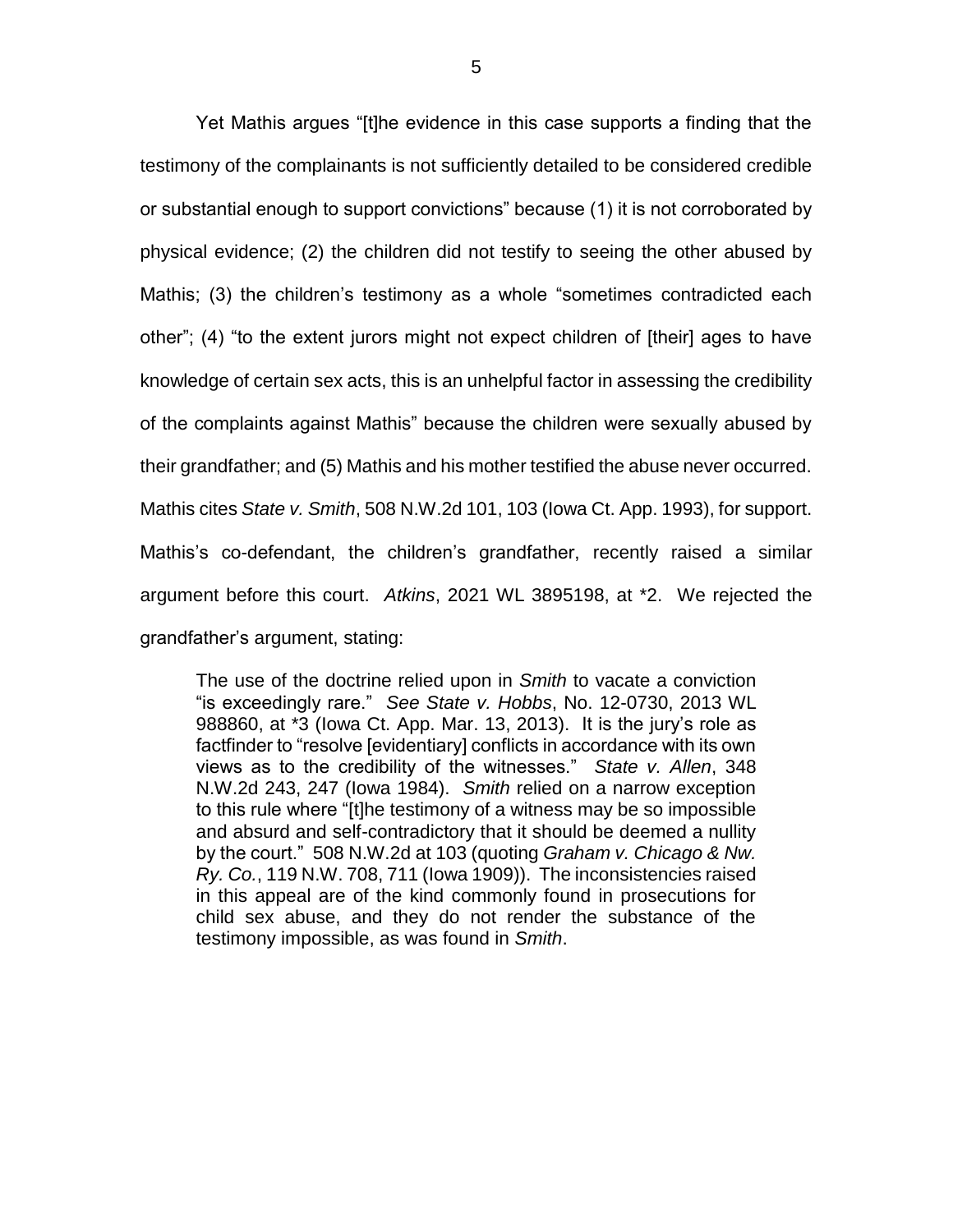*Id.* at \*3. While the cases are not identical, we believe the same approach is appropriate here. 4 As in *Atkins*, we believe any conflicts in the children's testimony were for the jury to consider.

Reviewing the record in the light most favorable to the verdict, we find sufficient evidence supporting Mathis's convictions on all three counts.

### **II. Noncorroboration Instruction**

 $\overline{a}$ 

Mathis also claims the court erred in submitting a noncorroboration instruction to the jury. "Our standard of review on issues of jury instructions is for errors at law." *State v. Anderson*, 636 N.W.2d 26, 30 (Iowa 2001).

Here, the instruction at issue stated, "There is no requirement that the testimony of an alleged victim of sexual offenses be corroborated." In the past, this court found no error in the submission of a nearly identical instruction, which stated "[t]he law does not require that the testimony of the alleged victim be corroborated." *State v. Barnhardt*, No. 17-0496, 2018 WL 2230938, at \*4 (Iowa Ct. App. May 16, 2018). But this court recently decided *State v. Kraai*, No. 19- 1878, 2021 WL 1400366, at \*6 (Iowa Ct. App. Apr. 14, 2021), and "disavowed" *Barnhardt*. In *Kraai*, the district court instructed the jury, "There is no requirement that the testimony of a complainant of sexual offenses be corroborated." 2021 WL 1400366, at \*2. This court, sitting en banc, determined, "Because [the instruction] mentioned only the complaining witness, the jurors could have believed that the

<sup>4</sup> For example, sometimes the grandfather abused the children at the same time, so the children could provide each other supporting testimony with respect to those instances where both were present. But because Atkins abused the children separately, they could not provide the other with supporting testimony as to his abuse.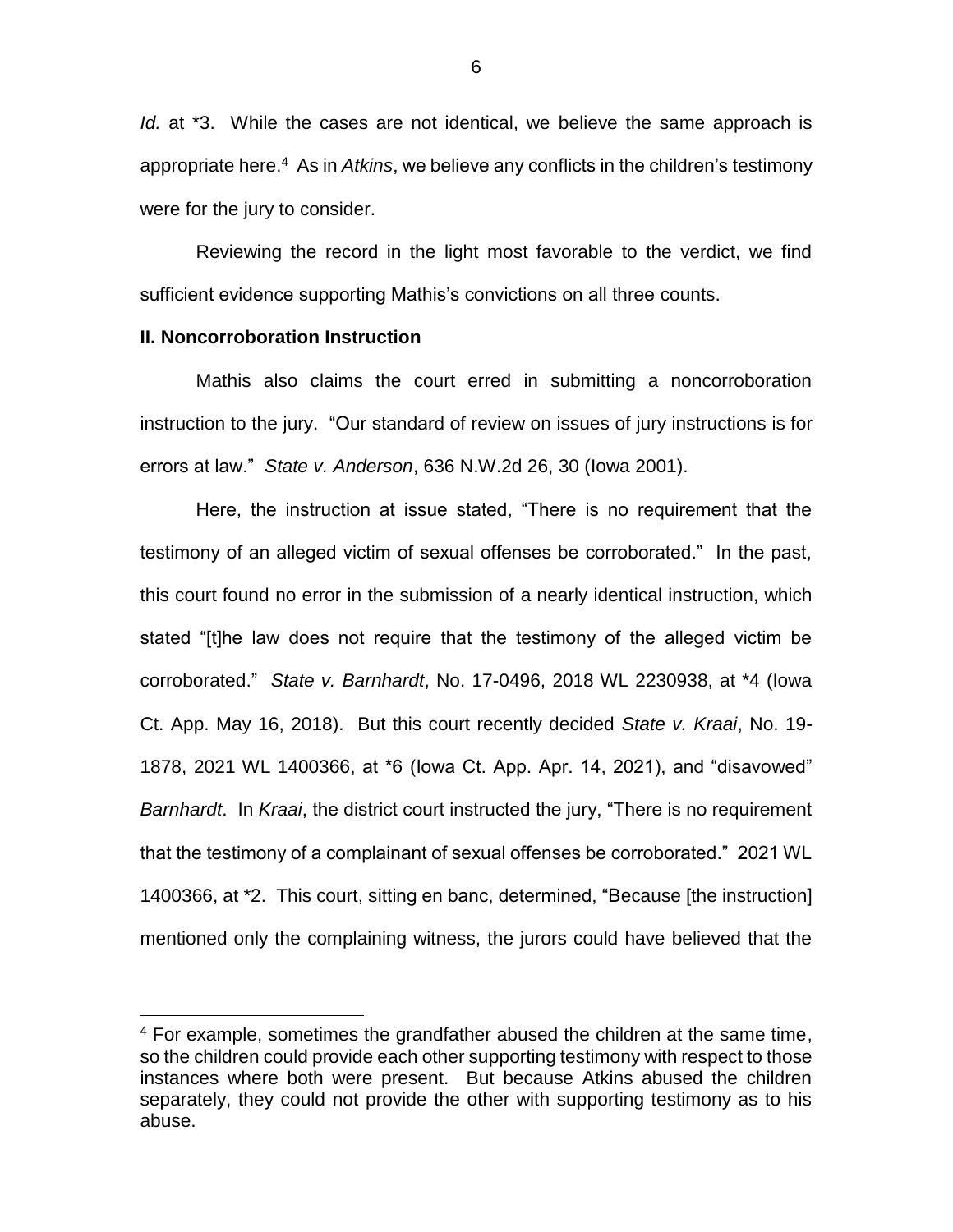testimony of other witnesses, particularly the accused, *did* require corroborating evidence to be believed. Because of that asymmetry, we agree . . . that the challenged instruction defied section 709.6 [(2017)]." *Id.* at \*3. "We found giving a noncorroboration instruction highlights the testimony of an alleged sexual abuse victim and creates a 'different' standard for evaluating their testimony than that of other witnesses." *Atkins*, 2021 WL 3895198, at \*4 (citing *Kraai*, 2021 WL 1400366, at \*5–6). Remaining consistent with *Kraai*, we find it was error for the court to submit the noncorroboration instruction.

But error alone does not warrant reversal; we will only reverse if the error prejudices the complaining party. *State v. Plain*, 898 N.W.2d 801, 817 (Iowa 2017). To assess prejudice, we ask whether the guilty verdict rendered was "surely unattributable" to the faulty instruction. *State v. Shorter*, 945 N.W.2d 1, 9 (Iowa 2020) (citation omitted). "We consider the jury instructions as a whole" rather than in isolation. *State v. Benson*, 919 N.W.2d 237, 242 (Iowa 2018). We may look to the strength of the State's case to decide whether giving an erroneous instruction is harmless. *State v. Gibbs*, 941 N.W.2d 888, 900 (Iowa 2020). We also look at how the case was tried. *State v. Skahill*, \_\_\_ N.W.2d \_\_\_, \_\_\_, 2021 WL 4928415, at \*13 (Iowa 2021).

We conclude reversal is not required here. The facts of this case make clear that Mathis had ready access to the children when they would come to stay at their grandparents' home, where Mathis also lived. And their testimony alone is sufficient evidence to support the convictions. *See Atkins*, 2021 WL 3895198, at \*4. Both children's testimony demonstrated they had knowledge of sexual mechanics beyond what children their ages would ordinarily have. Moreover, "the

7